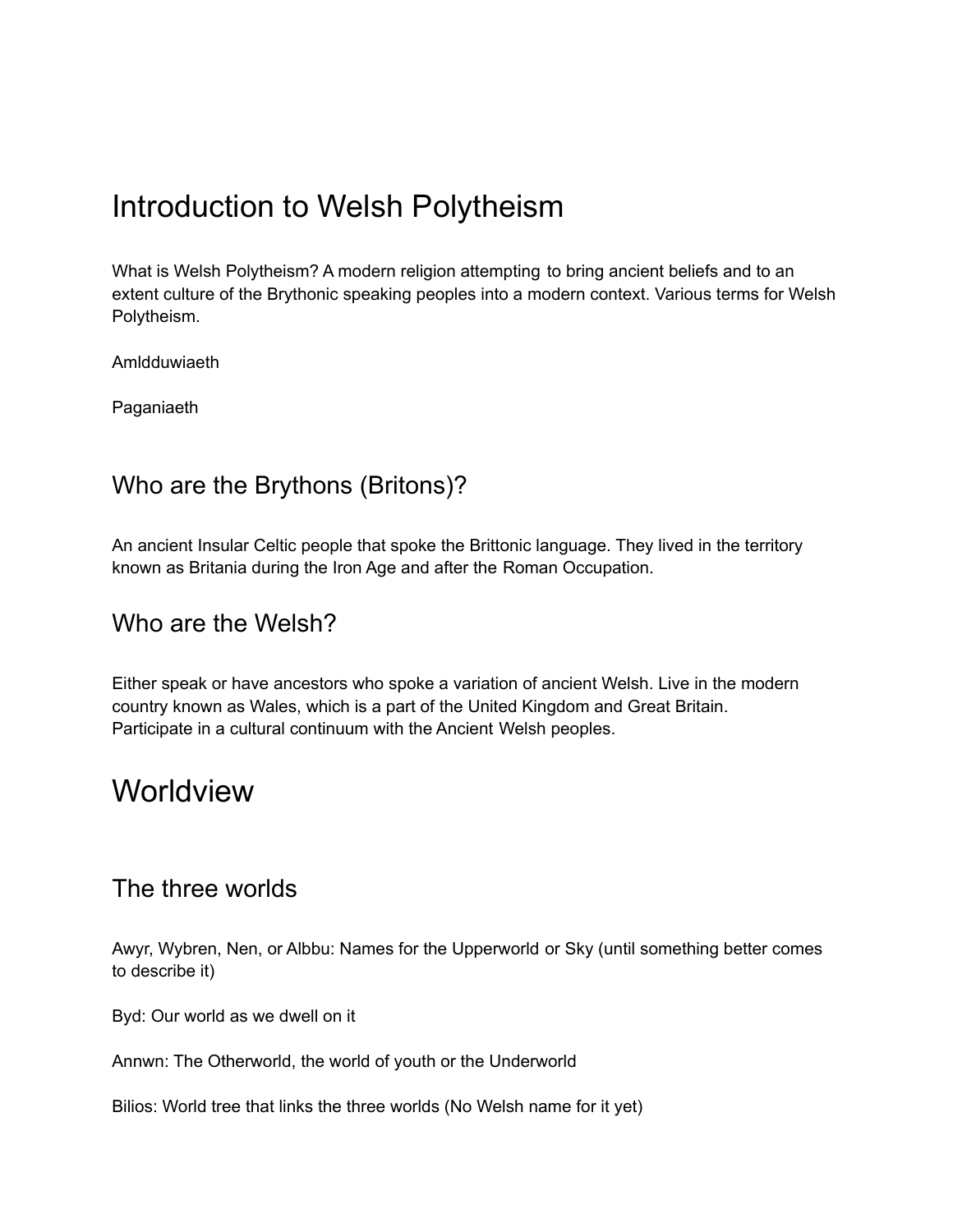## Virtues and Ethics

- **Wyneb**: Honor or literally face (think saving face or reputation)
- **Dilys**: Loyalty or literally 'authentic'.( Refers to consistency and permanence)
- **Dewrder**: Courage
- **Atebolrwydd**: Responsibility/Accountability
- **Cyfiawnder**: Justice
- **Nerth**: Strength
- **Buddugoliaeth**: Victory
- **Wyneb**: Honor

## Gods and Spirits

Duw - God

Duwiau - Gods

Duwies - Goddess

Duwiau and Duwies UPG will be noted.

**Arawn** – At one time sole king of Annwn, hunting god, psychopomp (UPG), shapechanger, associated with the Wild Hunt and the Cŵn Annwn

**Beli Mawr** – Great ancestor, like Dis Pater or possibly Belatonos, death god, possible consort of Rhiannon at one time (UPG)

**Belyn** – Modern Welsh name of Belenos, the shinning one, often taken as a solar deity

**Bran** – The blessed one, war god, possible sun god, cauldron god, giant, music

**Cernwn** – Modern Welsh name of Cernunnos, a god of liminality, opener or traveler of worlds, wildlife god

**Ffraed** – Modern Welsh name for Brigantia, the high one, possibly a solar goddess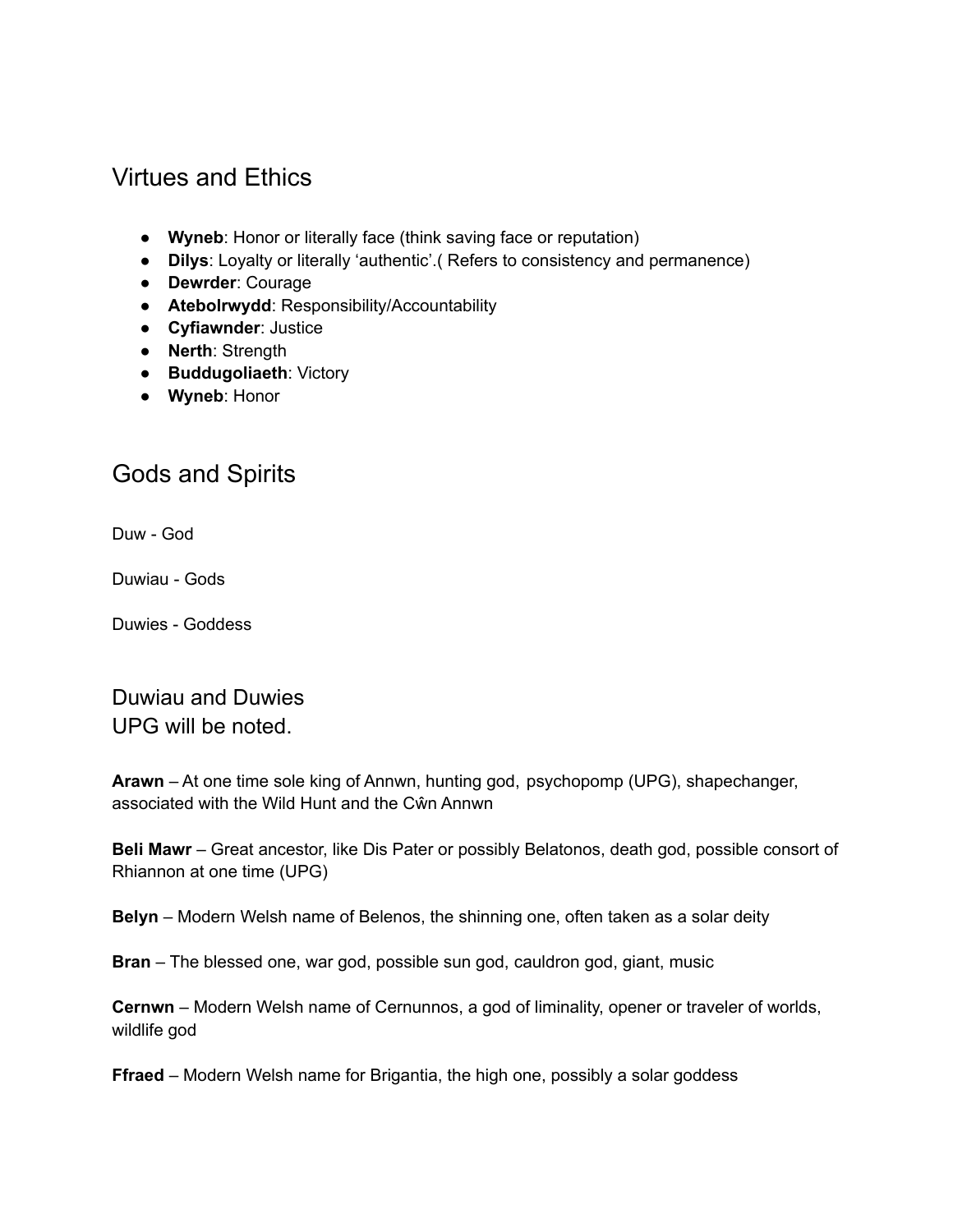**Gwyn** (ap Nudd) – Son of Nudd, winter king, psychopomp, possible king of Annwn, associated with the Wild Hunt

**Modron** – a mother goddess, possible mother of Mabon

**Rhiannon** – horse goddess, possible name of Epona/Rigantona, goddess of sovereignity

**Taran** – Modern name for Taranis, thunder god, wielder of the wheel, sky god

Spirits and other beings

**Ysbrydion Y Tir** – literally spirits of the land (KangarooJesus thank you again for these!)

**Ysbrydion Y Tŷ** – literally spirits of the house

**Teidiau** – Ancestors

**Hynafiaid Gwaed** – Blood ancestors, those of your genetic lineage

**Cerrig Hynafiaid** – Stone ancestors, those who shared the land and culture with your blood ancestors, but were not genetically related to you

**Hynafiaid Ysbryd** – Spirit ancestors, those who share tenuous cultural heritage but whose presence in the landscape continues to inspire us in some way

**Plant Annwn** – Children of Annwn

**Tylwyth Teg** – Umbrella term for faeries, Middle Welsh for 'Fair Family', UPG\* I believe they are a continuation of andedion, rather than the traditionally thought of faeries. Another couple of names for them that I use would be Ellyllon and Gwyllion.

**Adar Llwch Gwin** - giant birds that understand human languages

**Afanc** - a lake monster

**Ceffyl Dŵr** - a water horse similar to the Kelpie

**Cewri** - Giants such as Ysbaddaden Bencawr from Culhwch and Olwen, and Bendigeidfran from the Four Branches of the Mabinogi.

**Coblynau** - little people and mine spirits (like the Knocker (folklore))

**Coraniaid** - a mysterious race of beings who plagued the Island of Britain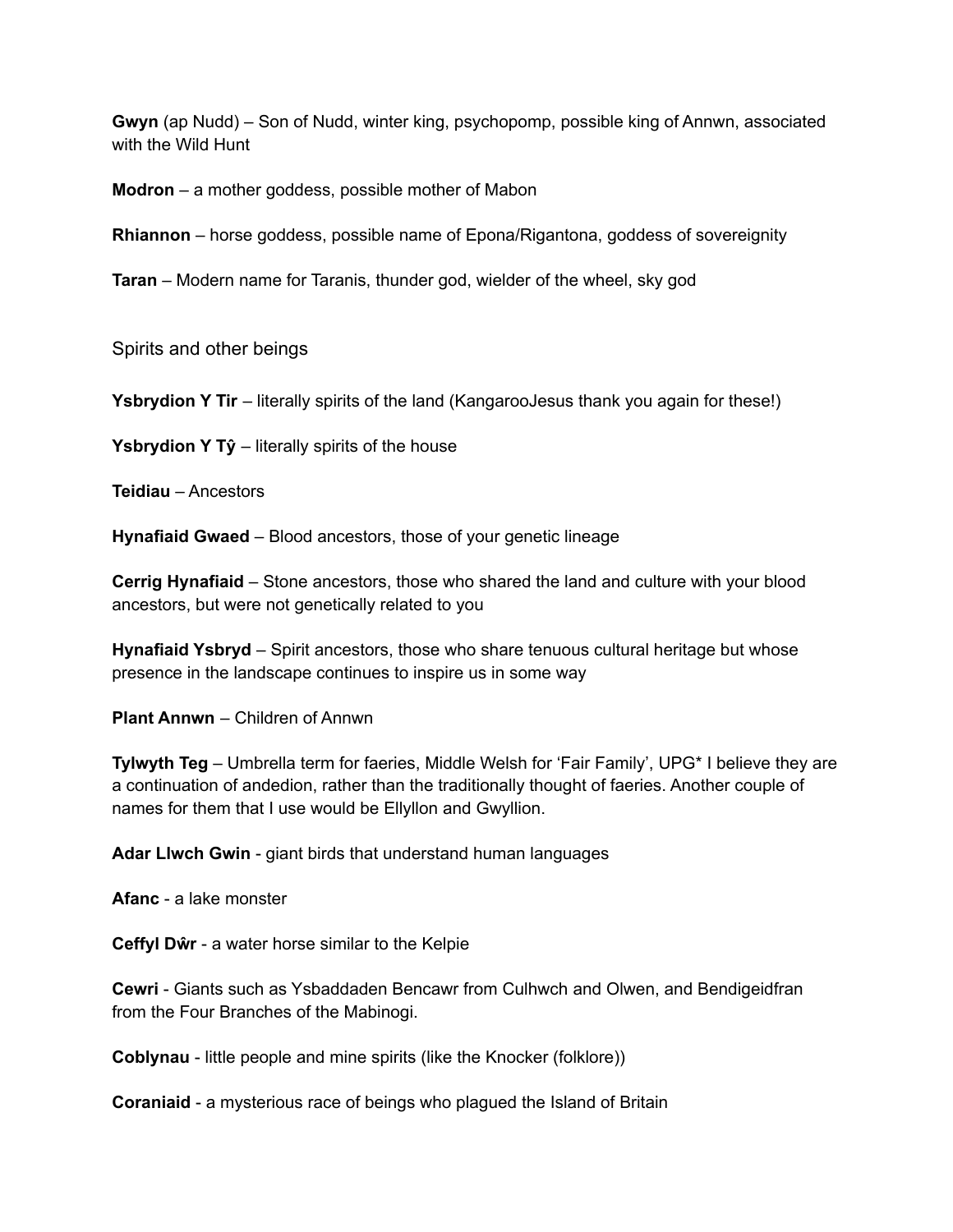**Cŵn Annwn** - hunting dogs of the Otherworld

**Cyhyraeth** - death spirit

**Gwiddonod** -Witches, old women who could cast spells over people and animals, ride broomsticks through the air, tell fortunes, and use charms to heal and cause diseases. They could take the form of a hare, and could only be killed with a silver bullet. Only Y Dyn Hysbys (The Wise Man) could undo the harm the cause.

**Dreigiau** - Dragons, the most famous being Y Ddraig Goch.

**Y Dyn Hysbys** - The Wise Man, or wizard. These could be clerics, men who learned about medicine and black magic from books, and those who claimed to inherit power from their families and thus could foresee the future, particularly on an Ysbrydnos, and give charms to ward off evil.

**Gwyllgi** - a large black dog that haunts lonely roads.

**Llamhigyn y Dŵr** - a frog-bat-lizard hybrid

**Morgens** - water spirits

**Plentyn Newid** - the Welsh take on the Changeling creature.

**Pwca** - shapeshifting animal spirit

**Ysbrydion** - spirits, which are more likely to come in contact with humans on an Ysbrydnos or "spirit night" (see Calan Gaeaf, Calan Mai)

#### Work in Progress

Holy Places

**Nyfed** – Holy place

Holidays

Calan Gaeaf, Ysbrydnos

Gŵyl Rhiannon, Midwinter, Eponalia (possibly Mari Lwyd)